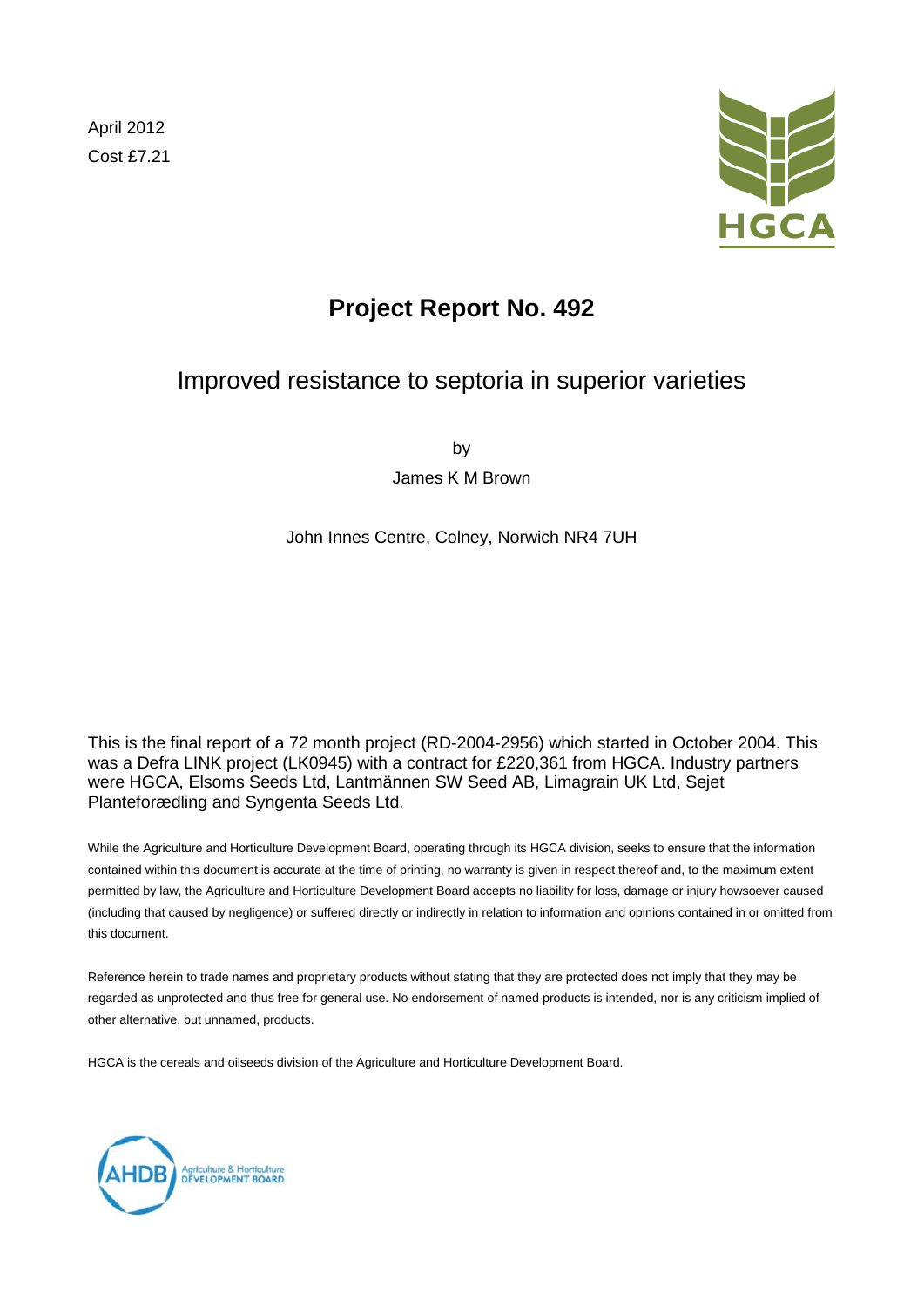# **CONTENTS**

| 1. |      |  |  |
|----|------|--|--|
| 2. |      |  |  |
| 3. |      |  |  |
| 4. |      |  |  |
|    | 4.1. |  |  |
|    | 4.2. |  |  |
|    | 4.3. |  |  |
|    | 4.4. |  |  |
|    | 4.5. |  |  |
|    | 4.6. |  |  |
|    | 4.7. |  |  |
|    | 4.8. |  |  |
| 5. |      |  |  |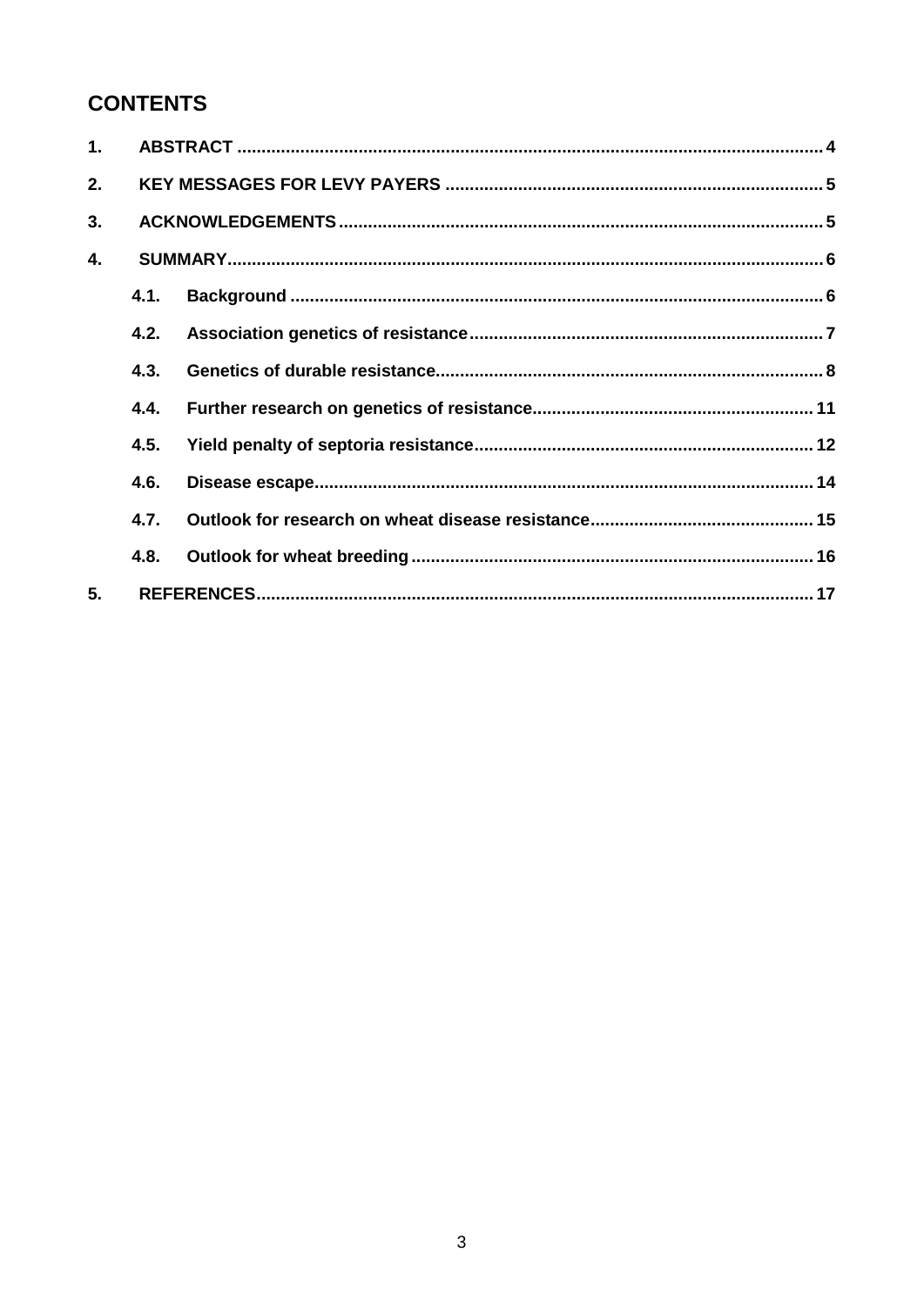### **1. ABSTRACT**

Septoria tritici blotch has been the major disease of wheat in the UK for over two decades. It is the principal target for fungicides on wheat and the major target for resistance breeding. This project aimed to apply knowledge of the genetics of septoria to improve methods of selecting for resistance. This will help breeders to produce high-yielding, high-quality wheat varieties with good resistance to septoria. In turn, growing such varieties will promote cost-effective disease control in the UK's major arable crop.

A study of diversity in a large number of wheat varieties, using the technique of association genetics, found that many genes in UK cultivars make moderate contributions to septoria resistance. The introduction of some of these genes can be traced back to breeding programmes between 30 and 55 years ago which aimed to increase yield and improve resistance to other diseases. Research in this project and elsewhere has shown that all 21 chromosomes in wheat carry genes which increase resistance to septoria. This type of resistance is likely to be durable and its effect in controlling disease is unlikely to be eroded through evolution of the fungus that causes septoria. The results of the project imply that breeders can improve septoria resistance by using parental lines which have diverse pedigrees and therefore probably have different resistance genes, then selecting progeny which combine genes from both parents.

In the past, many breeders found it difficult to produce new wheat varieties which combined septoria resistance with high yield. This project showed that there is a yield penalty of septoria resistance. While it is unlikely that the negative relationship between yield and septoria resistance can be broken completely, breeders should be able to select varieties which have a balance of these and other traits appropriate to current market conditions. This is reflected in the fact that many high-yielding varieties on the current Recommended List now have moderately good resistance to septoria.

To continue the current trend towards improved septoria resistance in high-yielding varieties, breeders will need to make use of genetically diverse parental varieties, well-adapted to UK conditions. As agricultural practices develop and the climate changes, the profile of diseases on wheat and other crops is likely to vary. As with septoria, the use of association genetics to study a wide range of varieties, followed by genetic analysis to investigate the relationship of disease resistance to other traits, can be applied to new diseases. This will support the efforts of breeders to release high-yielding varieties in which diseases can be controlled effectively and economically.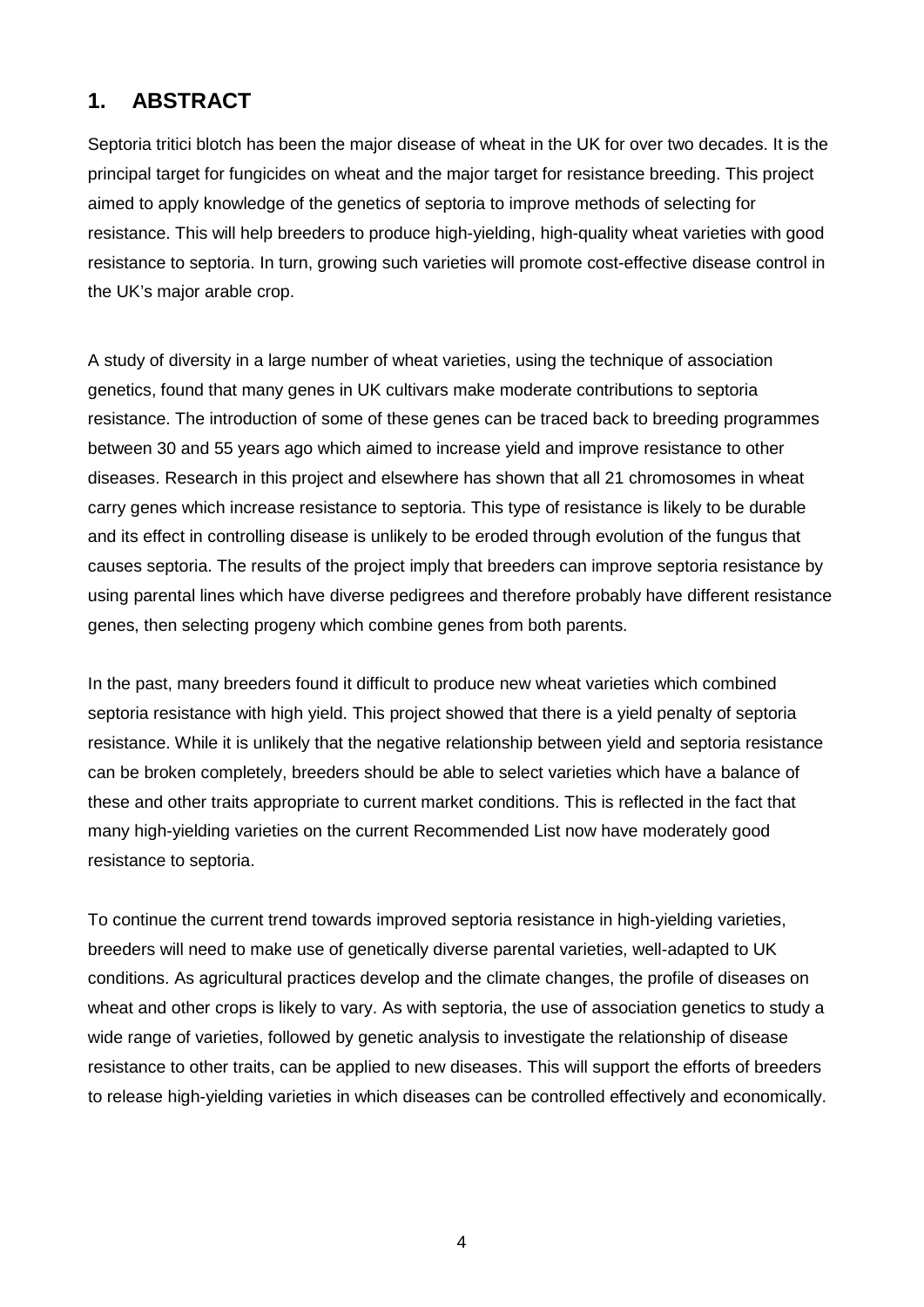# **2. KEY MESSAGES FOR LEVY PAYERS**

- This project studied the genetics of resistance to septoria tritici blotch in UK wheat varieties, especially types of resistance which are likely to have durable value in controlling septoria.
- There is a wide range of genes for potentially durable resistance to septoria in varieties adapted to UK conditions, distributed over much of the wheat genome.
- Wheat breeders have made significant advances in recent years in producing a steady stream of varieties on the Recommended List with high yield and moderately good septoria resistance. They will be able to continue this trend by crossing parents which come from different lineages within the UK wheat pedigree and therefore probably have different resistance genes. They can then select progeny lines which have improved resistance because they combine desirable genes from both parents.
- Resistance to septoria tends to be associated with reduced yield. The yield penalty is not generally large but it can be high enough to make the most septoria-resistant wheat varieties uncompetitive at a time when effective fungicides are readily available.
- Genetic analysis has shown that at least some of the yield penalty of septoria resistance can be broken. Several genes increase septoria resistance but do not depress yield, or *vice-versa*. Breeders can use genes such as these to produce varieties that combine competitive high yields with the level of septoria resistance which will be required when new regulations restricting the use of pesticides are fully implemented in the late 2010's.
- Varieties with yields close to those of the market leaders and Recommended List ratings for septoria resistance of 6-8, indicating potentially durable resistance, will increasingly provide a cost-effective option for growing wheat in the UK.

# **3. ACKNOWLEDGEMENTS**

IMPRESSIV was a LINK project funded by DEFRA with support from AHDB-HGCA and substantial contributions in kind from Elsoms Seeds Ltd, Lantmännen SW Seed AB, Limagrain UK Ltd, Sejet Planteforædling and Syngenta Seeds Ltd. I thank all staff and students who took part in the project, especially Dr Lia Arraiano and also Lorelei Bilham, Nick Bird, Laëtitia Chartrain, Margaret Corbitt, Richard Cuthbert, Alison Hinchliffe, Hannah Slatter, Gloria Solares-Diaz and Stéphanie Thépot. I also thank staff of the five participating companies for their enthusiastic support for the project.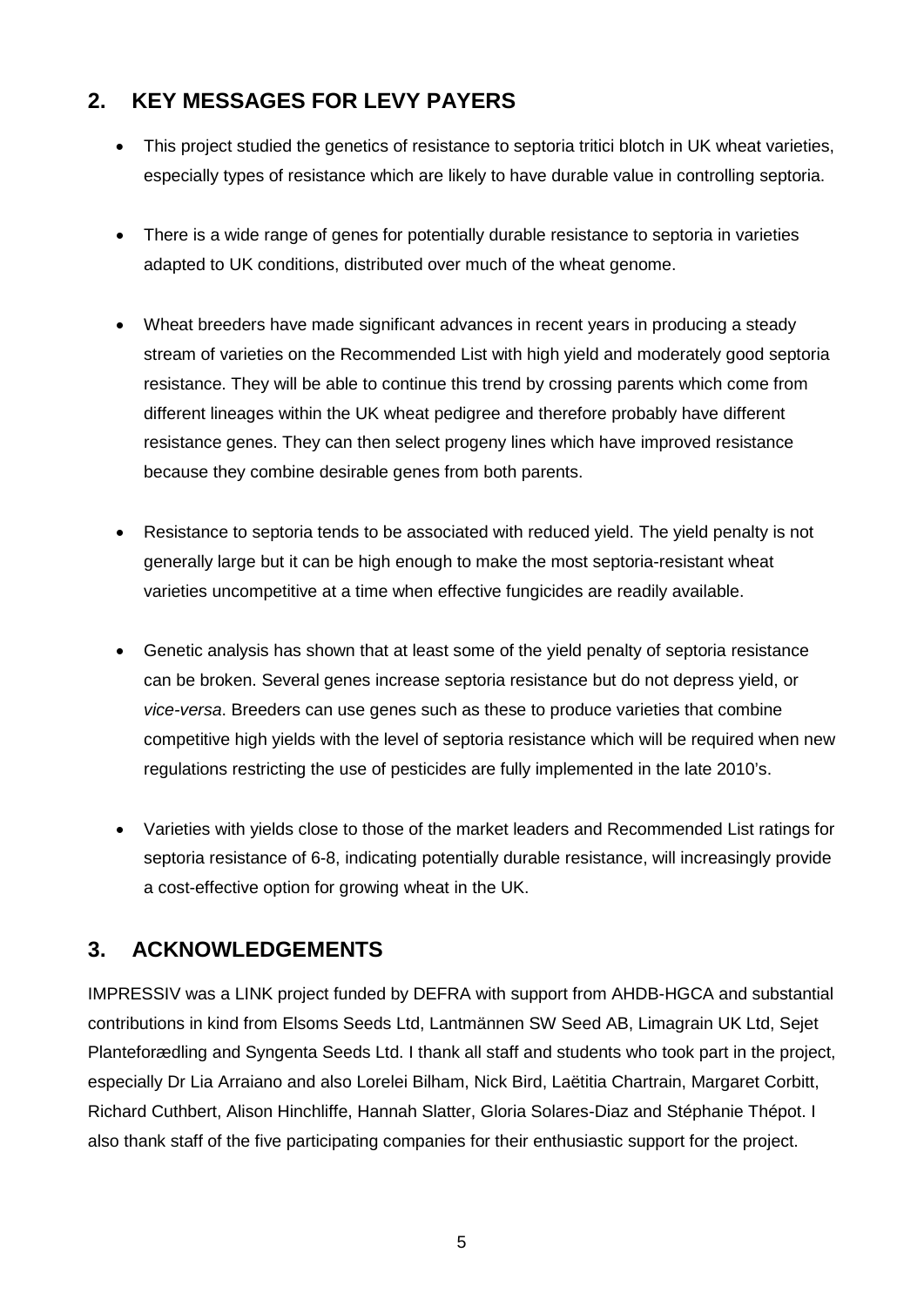### **4. SUMMARY**

### **4.1. Background**

Septoria tritici blotch has consistently been the major disease of wheat in the UK for over two decades. It is the principal target for foliar fungicides applied to wheat and the major target for resistance breeding for the UK market and in most of western Europe. Until quite recently, it was feasible for farmers to choose to grow septoria-susceptible varieties and to protect them with systemic fungicides. The options for chemical control of septoria have become severely limited, however, by the emergence of insensitivity to strobilurin (QoI) fungicides during the early 2000s (Fraaije *et al.* 2005) and the recent evolution of reduced sensitivity to triazole fungicides (Fraaije *et al.* 2007). It is therefore increasingly important for farmers to have access to septoria-resistant wheat varieties with optimal quality and high yield.

**The overall purpose of the IMPRESSIV (IMProved RESistance to Septoria in Superior Varieties) project was to apply knowledge of the genetics of resistance to septoria to improve methods of selecting for resistance, thus helping breeders to produce highyielding, high-quality varieties with good resistance to septoria and supporting costeffective disease control in the UK's major arable crop.**

At the time that IMPRESSIV began, many breeders were finding it difficult to produce new wheat varieties which combined high resistance to septoria with the high yield required for commercial success. A previous Sustainable Arable LINK project, *Breeding for Improved Resistance to Septoria Tritici* (BIRST, SA-LINK project LK0913), found evidence for an association between septoria resistance and reduced yield. This suggested that the difficulty in releasing high-yield, septoria-resistant wheat varieties may have resulted from a yield penalty of septoria resistance. An important aim of IMPRESSIV, therefore, was to test whether or not there is indeed a yield penalty, to understand its nature in more detail if it does exist, and to investigate the genetic relationship between septoria resistance and reduced yield so we could determine if the association between the two traits could be broken.

BIRST and previous work at the John Innes Centre had found that there are essentially two types of resistance to septoria in wheat varieties. Major-gene resistance is effective against some isolates of the septoria fungus, *Mycosphaerella graminicola*, but not others. It is controlled by single genes which each have a large effect. By contrast, partial resistance is not completely effective but it operates against all isolates of *M. graminicola*. The fact that fungi cannot evolve to overcome partial resistance (or at least do so very slowly) means that partial resistance is generally durable. Some individual genes for partial resistance to septoria had been identified before IMPRESSIV began but a large proportion of this type of resistance appeared to be

6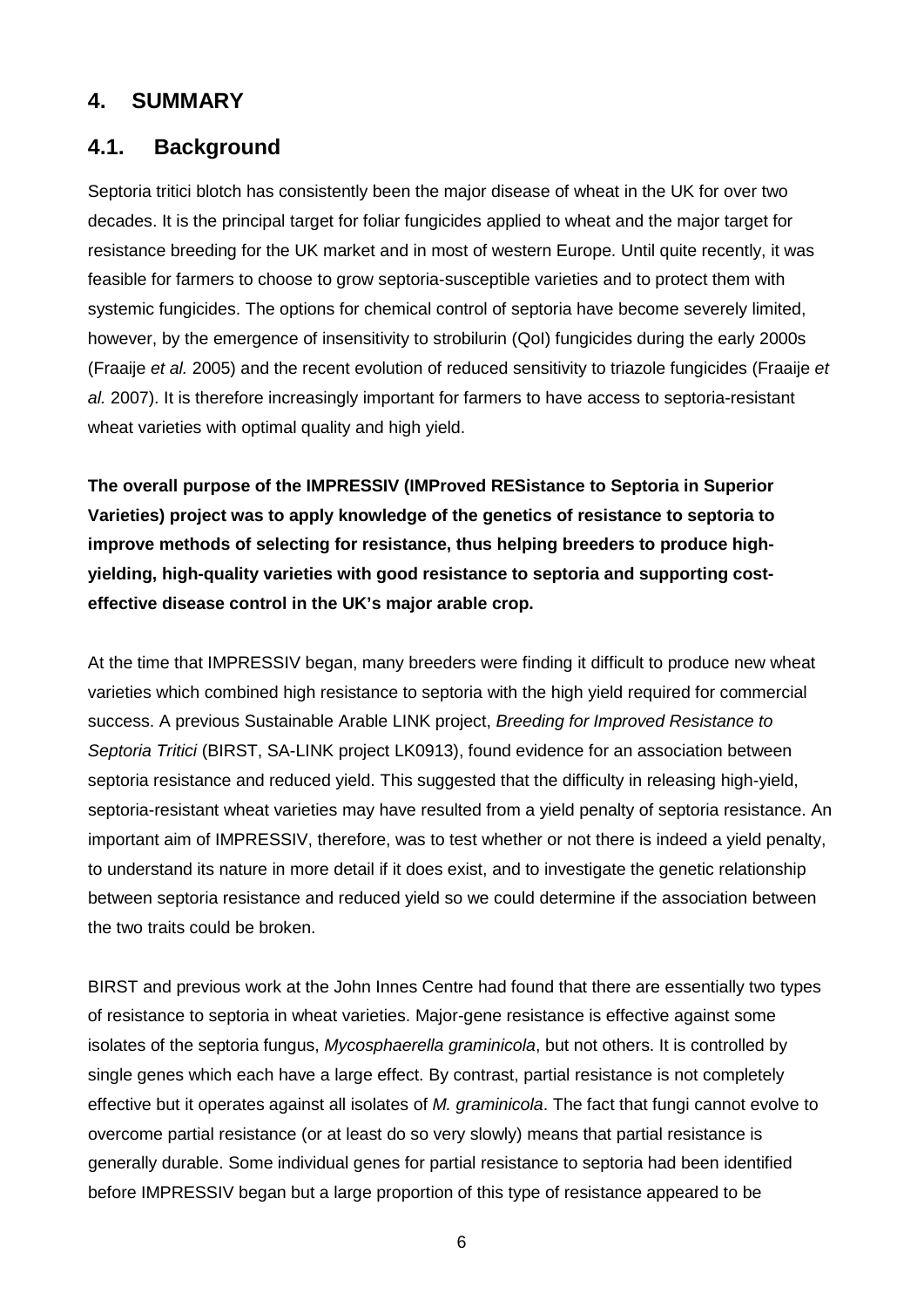controlled by many genes with small effects, dispersed throughout the genome. A second aim of IMPRESSIV was to determine how effectively known genes for septoria resistance controlled the disease in the field.

The overall situation of two types of resistance to septoria, revealed by previous research at JIC and by other research groups is similar to that in other crop diseases, including powdery mildew and rusts of cereals. To support breeding for resistance, however, it is essential to have specific information about the genetics of each individual disease. A third aim of IMPRESSIV was to continue research on the genetics of resistance of septoria, focussing in particular on potential new sources of resistance which might be useful in breeding.

### **4.2. Association genetics of resistance**

Part of the research in BIRST involved a study of field resistance to septoria in a large set of 226 wheat varieties which had either been on the NIAB Recommended List during the 1990s or were related to those varieties, mainly as progenitors. They included varieties dating back to the origin of scientific wheat breeding in the 1860s but the majority were from the period between 1970 and 1999. Two papers about this project reported the distribution of genes for septoria resistance in these varieties (Arraiano & Brown 2006) and variation in their susceptibility to septoria in field conditions (Arraiano *et al.* 2009).

Technical developments in molecular genetics, however, meant that further study of this material would make a substantial advance in achieving the goals of the IMPRESSIV project. A new method of screening the genome of wheat for molecular marker varieties, Diversity Array Technology (DArT, Akbari *et al.* 2006) was applied to the full set of 226 varieties, supplementing data on 98 varieties using an older type of DNA marker, simple sequence repeats (SSR), which had been obtained by BIRST. The data on markers and septoria were analysed by relating varieties' scores for susceptibility to septoria in the field to the inheritance of molecular markers through the history of UK wheat breeding. This technique is known as association genetics because it attempts to associate genetic variation in the distribution of DNA markers with phenotypic variation in a trait. It is widely used in human genetics and is becoming increasingly important in crop research (Rafalski 2010). The salient discoveries were as follows.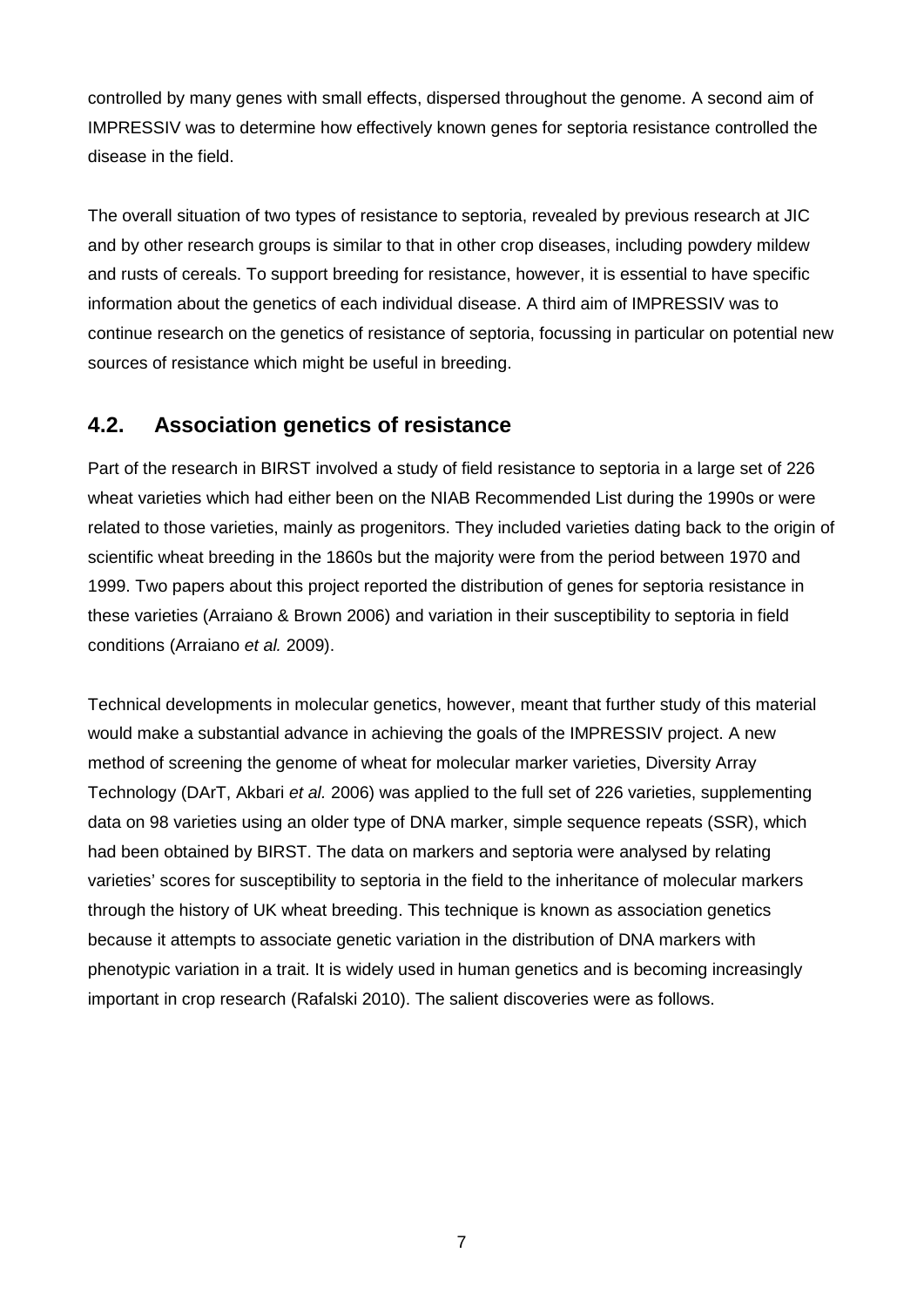- Genes controlling septoria resistance were identified on 11 of the 21 chromosomes of wheat. Six of these had been detected by the previous analysis in BIRST.
- The DNA marker most strongly associated with variation in resistance to septoria was very close indeed to the location of a gene known to have a large effect on grain yield of wheat and on grain size in particular (Snape *et al.* 2007).
- Four of the most potent genes for susceptibility to septoria had all been introduced inadvertently into UK wheat germplasm. Two were introduced from a variety used to breed for rust resistance and yield in the 1950s, one from a variety used to increase yield in the 1960s and one in a source of eyespot resistance introduced in the 1980s.
- A gene especially effective against septoria was discovered in Pastiche, a variety identified previously as a good source of resistance (Arraiano *et al.* 2009).
- The introgression of two resistance genes into UK wheat varieties could be traced through two lineages. Some of the most resistant modern varieties have both these genes and lack certain genes which increase susceptibility.
- A further gene was found a "lost lineage", a group of varieties from the 1980s which together constituted a source of resistance which had not been exploited subsequently in UK wheat breeding programmes.

#### **4.3. Genetics of durable resistance**

In plant diseases in general (Brown & Hovmøller 2002), including septoria (Cowger *et al.* 2000), major-gene resistance can be overcome by mutation in the pathogen in a matter of a few years, so it only has a temporary benefit in crop varieties. Partial resistance, though less effective, is generally durable. Study of the panel of 226 wheat varieties in BIRST showed that many wheat varieties in the UK have moderate to high levels of partial resistance to septoria. The association genetic analysis done in IMPRESSIV postulated the existence of numerous genes controlling this form of resistance, distributed throughout the wheat genome. There therefore appears to be a rich source of genes for durable resistance in wheat germplasm used in breeding programmes for the UK.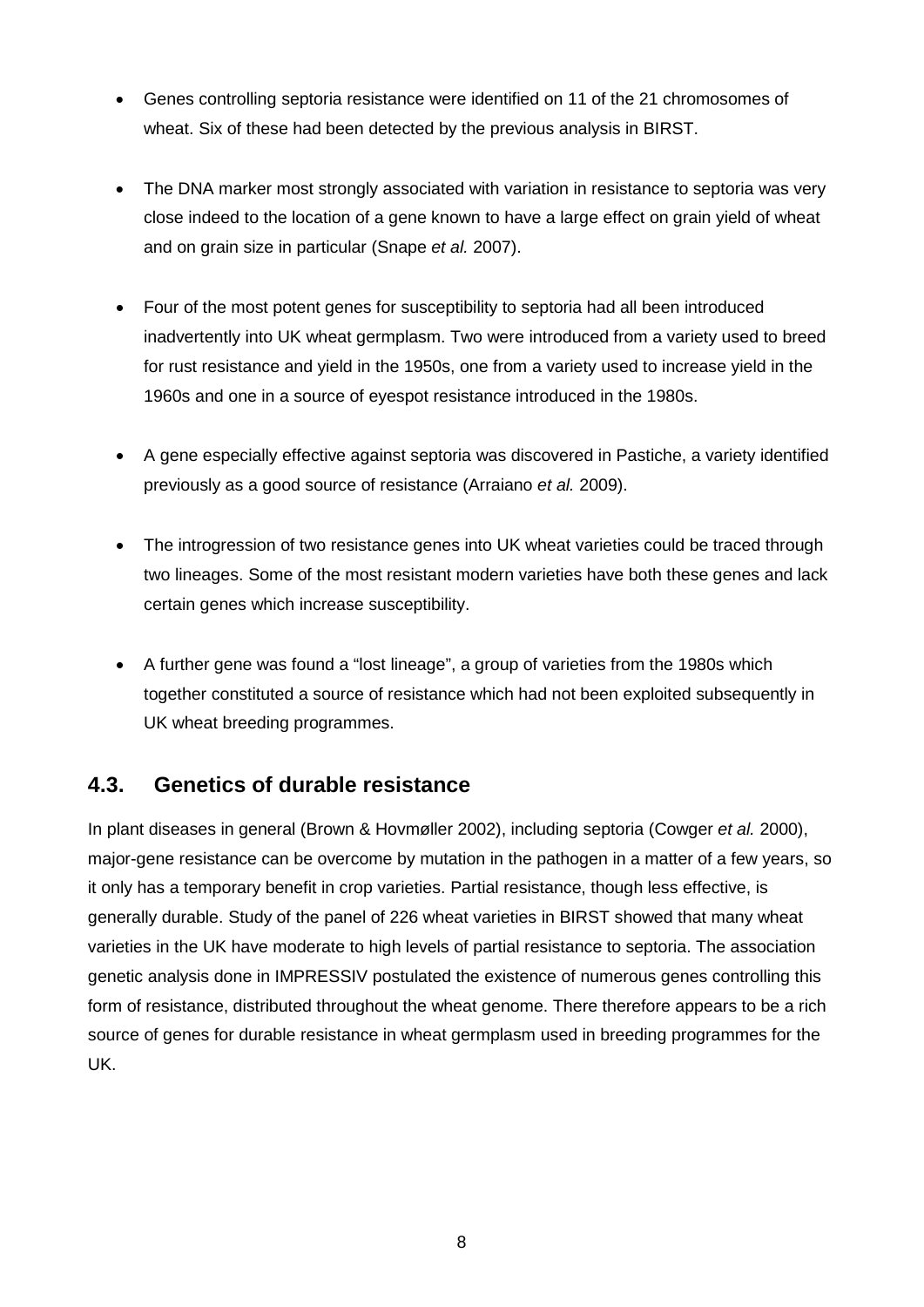For reasons relating to the assumptions which underpin the statistical analysis, all predictions of gene locations made by association genetics in crop plants must regarded as tentative. Research to test the predictions about the locations of partial resistance genes formed an important part of the work in IMPRESSIV. In the course of this research, some additional partial resistance genes were also found.

The research used crosses of wheat varieties in which variation in septoria resistance among the progeny lines was related to the presence of DNA markers on a genetic map. Some of the crosses used in IMPRESSIV were made or developed during the project while others were provided by colleagues at the John Innes Centre or by companies participating in the project. These are the main findings of this part of the project.

- In a cross of Pastiche with Torfrida, a gene controlling a large proportion of partial resistance was detected in Pastiche. This gene was in the same location as one predicted by the association genetics analysis using the DArT markers added to the existing dataset by IMPRESSIV. While it is not straightforward to quantify the effect of genes for partial resistance to disease, the results indicate that if plants with the Torfrida gene had an average of 10% septoria on their flag leaves, those with the Pastiche gene would have an average of 6%. The Pastiche gene would evidently make a useful contribution to disease control but would not be sufficient on its own.
- The cross of Spark x Rialto has been studied extensively for yield and environmental adaptation (Snape *et al.* 2007). In this population, there was an association between partial resistance and the presence of the major resistance gene *Stb6* on chromosome 3A of Rialto, supporting a hypothesis arising from BIRST (Arraiano *et al.* 2009). It is quite a large effect; if plants with the Spark gene had an average of 10% septoria on flag leaves, the Rialto gene would reduce disease to an average of 5%.
- In the same cross, susceptibility to septoria was also associated with a gene in Rialto which reduces the final height of the plant. The effect of increased plant height on disease escape is well known (van Beuningen & Kohli 1990, Arraiano *et al.* 2009) because there is a lower rate of spread of spores borne by rain splash from lower leaves to upper leaves in taller plants. Here, while shorter plants tended to have less septoria in general, those with the gene which reduced height had more disease even allowing for the fact that they were shorter. In plants in which the flag leaves were 65cm from the ground, if those with the Rialto (short) gene had 10% septoria, those with the Spark (tall) gene would be predicted to have 4% disease.

9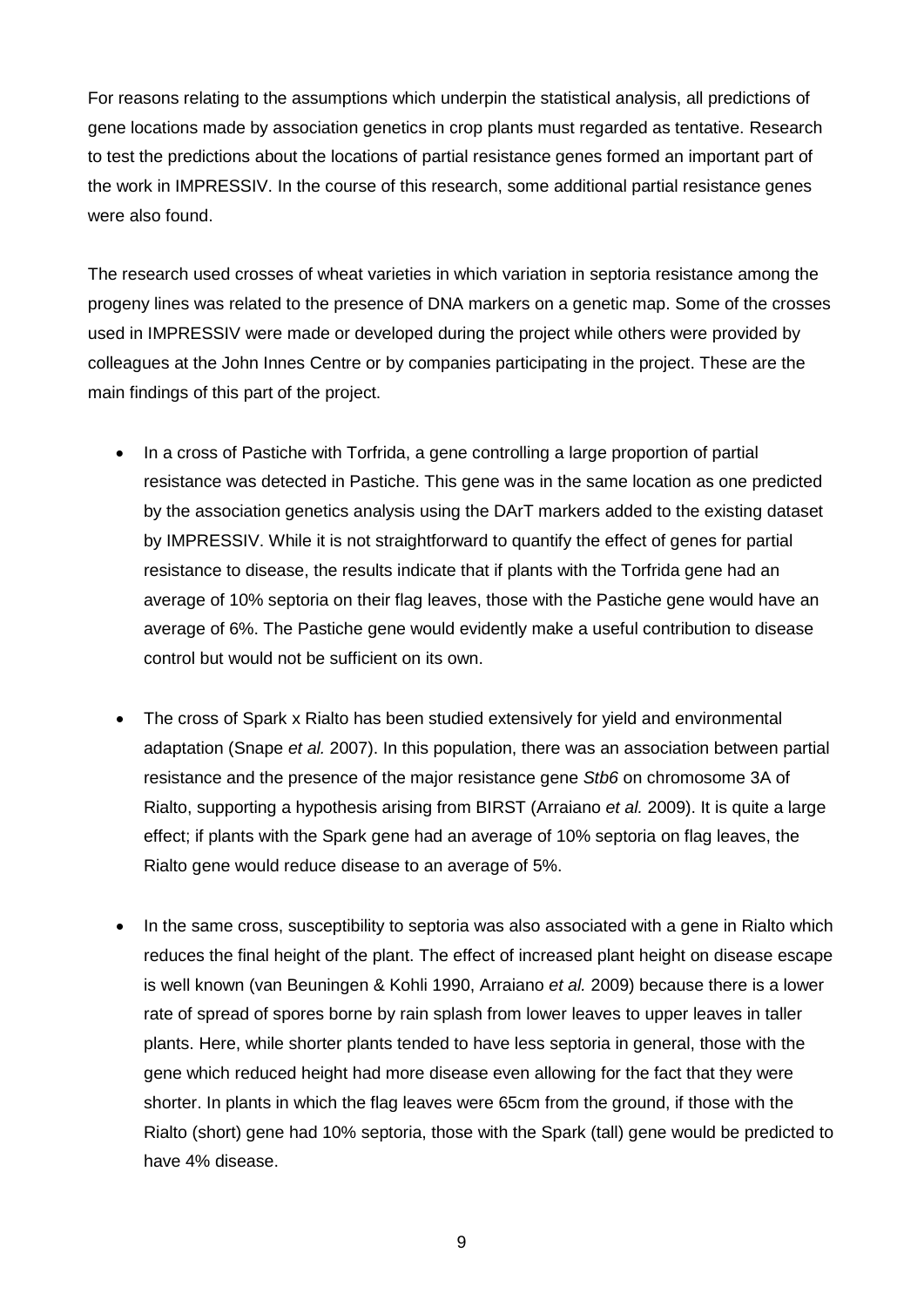- Flame and Longbow are close to the extremes of resistance and susceptibility respectively among UK wheat varieties. In a cross of these two varieties, Flame was found to carry a gene for partial resistance in the same location as that predicted by association genetics to have the greatest effect on septoria. This would reduce disease from 10% in plants with the Longbow gene to 5% in those with the Flame gene. Like Rialto, Flame has *Stb6* on chromosome 3A but in the cross with Longbow, this gene had a comparatively weak association with disease in the field.
- A cross of Xi19 x Solstice was contributed to the project by Groupe Limagrain. This population was generated by a LINK project on 'Identification of genetic markers for lodging resistance in wheat', led by Dr Pete Berry of ADAS. Xi19 was found to have genes which increase resistance on three chromosomes while Solstice to have one. Association genetics predicted the presence of the septoria-resistance gene in Solstice and one of those in Xi19 although neither of these varieties was included in the association genetic study.
- In all the crosses studied, a large proportion of variation between the progeny lines could not be explained by the genes identified using DNA marker maps. This implies that there are many genes which collectively control a large fraction of variation in resistance to septoria but which individually have small effects and are scattered throughout the wheat genome.
- One of the objectives of IMPRESSIV was to test whether major-gene resistance controls septoria in the field. BIRST found that *Stb6* on chromosome 3A was associated with reduced levels of septoria in field trials (Arraiano *et al.* 2009) but this does not seem to be a benefit of major resistance genes in general. Resistance was associated with *Stb6* in Rialto in the cross with Spark while a partial resistance gene was located close to but not at the position of *Stb6* in a cross of Senat and Savannah (Eriksen *et al.*, 2003). In Flame x Longbow, *Stb6* had a weak association with resistance. There was no evidence for an association of other specific resistance genes with reduced septoria in field conditions.

The main overall conclusion of this part of the project is that there are many genes in varieties relevant to UK wheat breeding which make moderate contributions to partial, probably durable resistance to septoria. These genes are distributed throughout the wheat genome. In principle, breeders could improve septoria resistance by choosing parental lines which have diverse pedigrees and therefore probably have different resistance genes. They could then select progeny which have better resistance than either parent, mostly likely because they combine resistance genes from both parental lineages. In addition, a breeder can accumulate genes for partial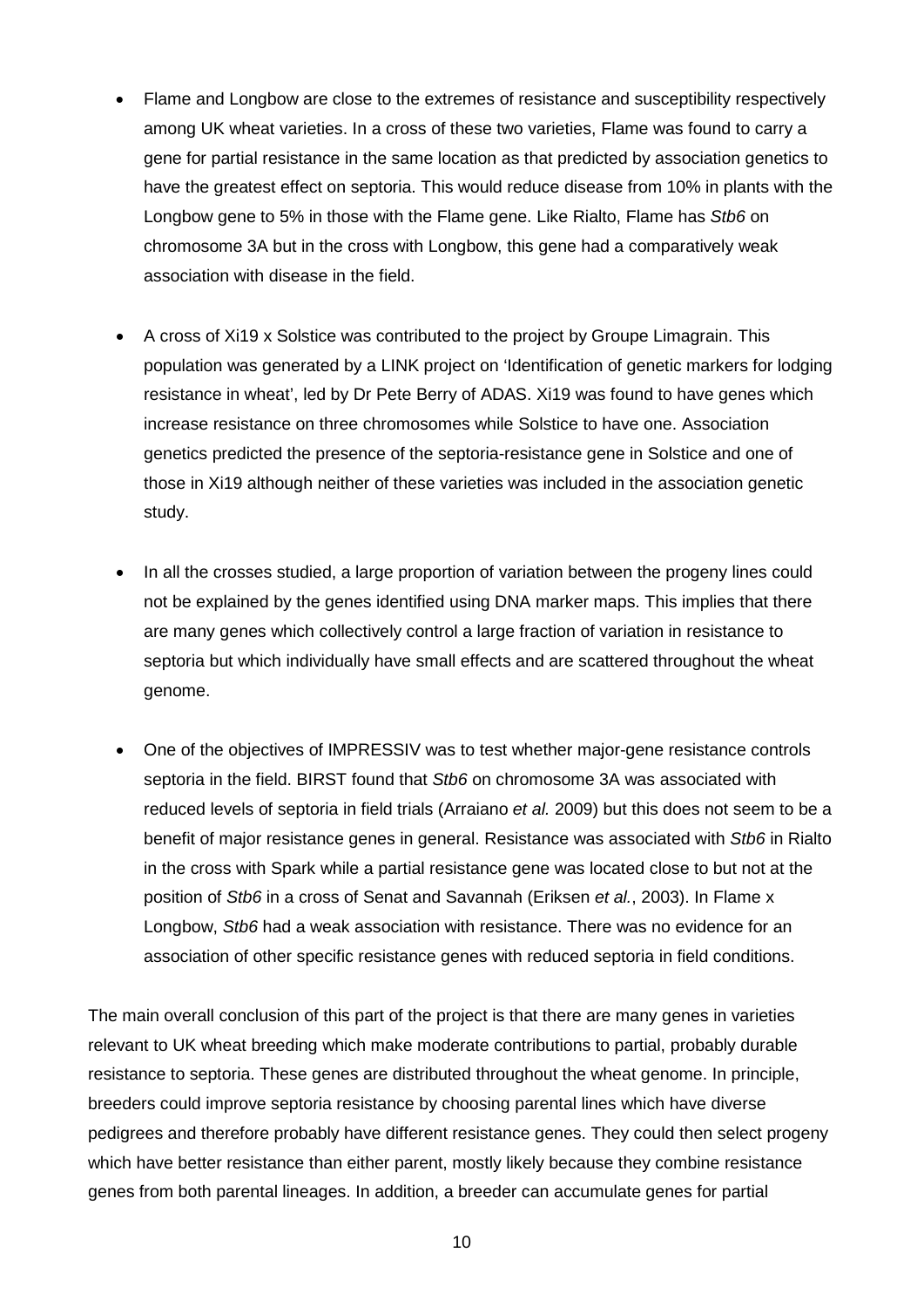resistance over a few generations by selecting resistant lines in field trials, even if the individual genes have effects which are too small to be estimated by standard genetic techniques.

#### **4.4. Further research on genetics of resistance**

Knowledge of the genetics of disease resistance can help people involved in plant breeding and variety recommendation to understand whether the resistance of varieties may be durable or is likely to be overcome by a simple mutation in the pathogen. The latter situation often happens when a variety carries a new gene conferring complete resistance to rust or mildew become susceptible after a very few years (Brown & Hovmøller 2002), as indicated by Recommended List ratings for these diseases. We therefore continued research on the genetics of resistance in UK wheat varieties, though not to the same extent as in the earlier BIRST project.

Heines 110 is an important progenitor in the UK wheat pedigree and is in the parentage of most winter varieties. We located a gene in this line which confers resistance to one of our collection of *M. graminicola* isolates. Pathology and genetic data indicated that it is clearly different from two other genes which are also located on the same chromosome. A resistance gene was identified in Robigus, close to the location of a known major gene; further analysis, including additional crosses, will be required to determine the relationship between the gene in Robigus and the other gene. We also identified two spring wheat varieties, Early Hybrid II and Wembley, as previously unknown sources of resistance; research to identify and locate their resistance genes is in progress.

IMPRESSIV provided the breeders involved in the project with a list of major genes and important partial resistance genes in varieties released in north-western Europe between 2000 and 2007. This information supplemented the existing list of genes in pre-2000 varieties (Arraiano & Brown 2006) and included genes identified by BIRST.

Plant materials generated in IMPRESSIV will be useful for future research on genetics of resistance to septoria, including fundamental studies of the disease and applied work on improving resistance in high-yielding varieties. We developed pairs of near-isogenic lines for most of the known major resistance genes. Within each pair, the two lines are genetically almost identical except that they differ in alleles (different forms of a gene) controlling resistance or susceptibility to particular isolates of the septoria pathogen. We are now using material developed in IMPRESSIV, coupled with recent advances in DNA marker technology, to develop large sets of near-isogenic lines for detailed study of the two most important resistance genes in the variety Flame. One of these genes is especially interesting because it is the most widespread septoria-resistance gene in wheat breeding worldwide, including the UK, and appears not to be associated with a yield penalty, while the other gene is interesting for exactly the opposite reason, that several lines of evidence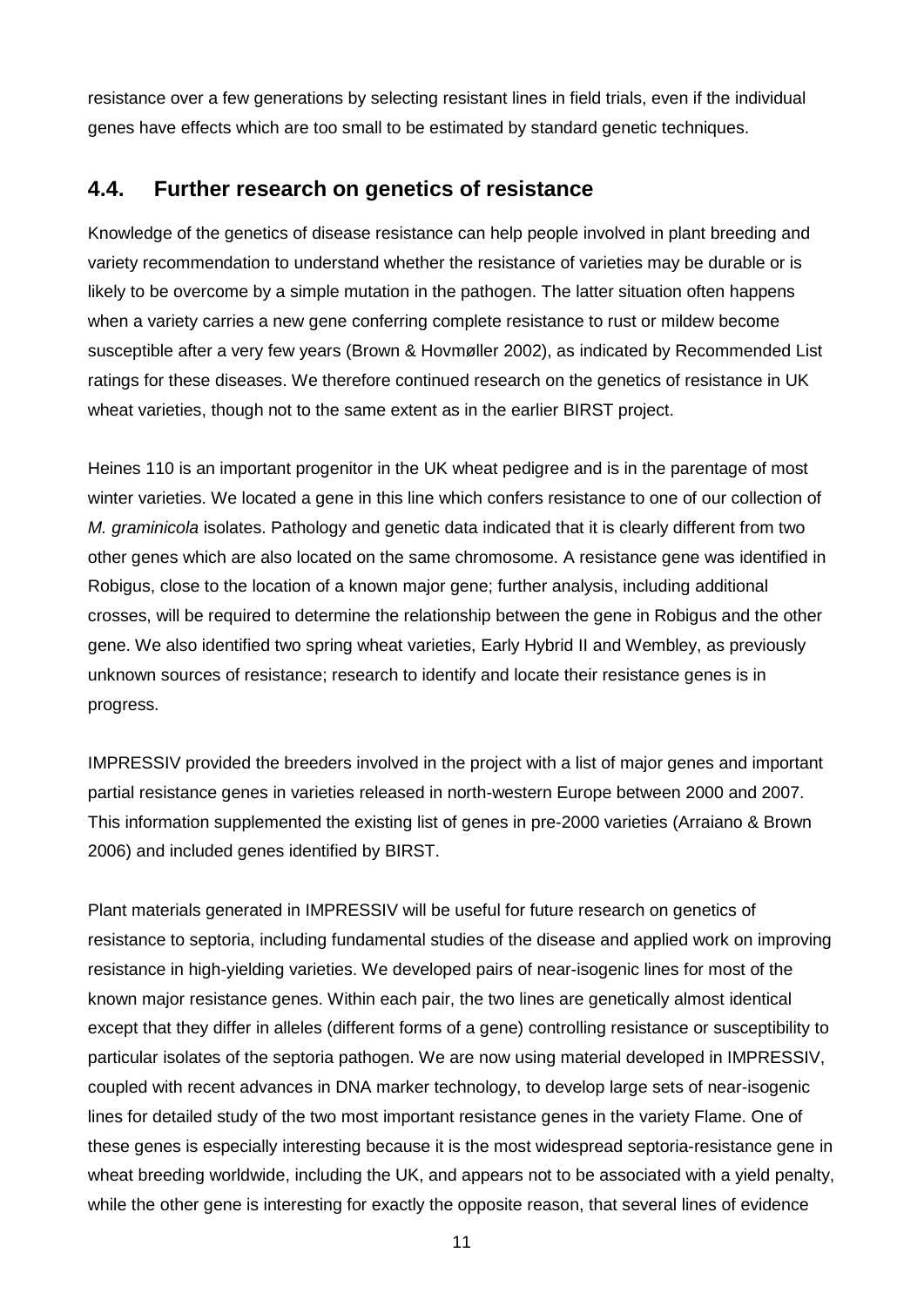indicate that it does depress yield. Another gene of particular interest is the important partial resistance gene in Pastiche.

#### **4.5. Yield penalty of septoria resistance**

The association genetic analysis in BIRST, extended by IMPRESSIV, showed that while both yield and septoria resistance had advanced during the 1980s and 1990s, selection for yield had inhibited selection for resistance. This implied that less progress had been made in improving septoria resistance than would have been possible had not yield been regarded as the more important trait in breeding. A group of related varieties, however, had better septoria resistance than would be predicted from their yields while analysis of the association of individual markers with the yield penalty of resistance showed that one of the most potent genes for septoria resistance was not associated with reduced yield. This pointed to an important conclusion, that some genes for septoria resistance might be associated with a yield penalty while others might not. If confirmed, it would indicate a strategy of breeding septoria-resistant, high-yielding varieties: both traits could be combined by using genetically diverse parents and selecting for each trait in the progeny in independent trials. Breeders could accelerate the release of such varieties by using parents known to have genes which increase resistance but do not depress yield or *vice-versa*.

We analysed the genetic relationship between yield and septoria resistance in several crosses, attempting to cover as many of the partial resistance genes predicted by association genetics as possible. All this research involved separate trials of the two traits; yield was measured in trials in which disease was eliminated or minimised by fungicides while septoria was scored in trials in which the disease was allowed to develop naturally. Where appropriate, rust was controlled with a QoI (strobilurin) and mildew with Talius or Flexity. The following are the key conclusions.

• In a cross of the varieties Senat and Savannah, Eriksen *et al.* (2003) mapped genes for partial resistance to septoria on four chromosomes. The association genetics study detected genes at or near all these locations. Seed of this population was contributed to the project by Sejet Plant Breeding, allowing us to study yield, individual components of yield and other traits related to the development of plants and grain in a series of field trials. The relationship between septoria and yield varied from trial to trial, indicating that the yield penalty of resistance is affected by the environment. Over all the trials, septoria resistance was consistently associated with smaller grains, as measured by thousand grain weight, and with a larger number of grains, measured by ears m<sup>-2</sup> or grains m<sup>-2</sup>. The net effect on yield, however, was variable; for example, septoria-resistant lines tended to yield less on average than susceptible lines in one trial in Denmark but to yield more in another trial at the same site the following year.

12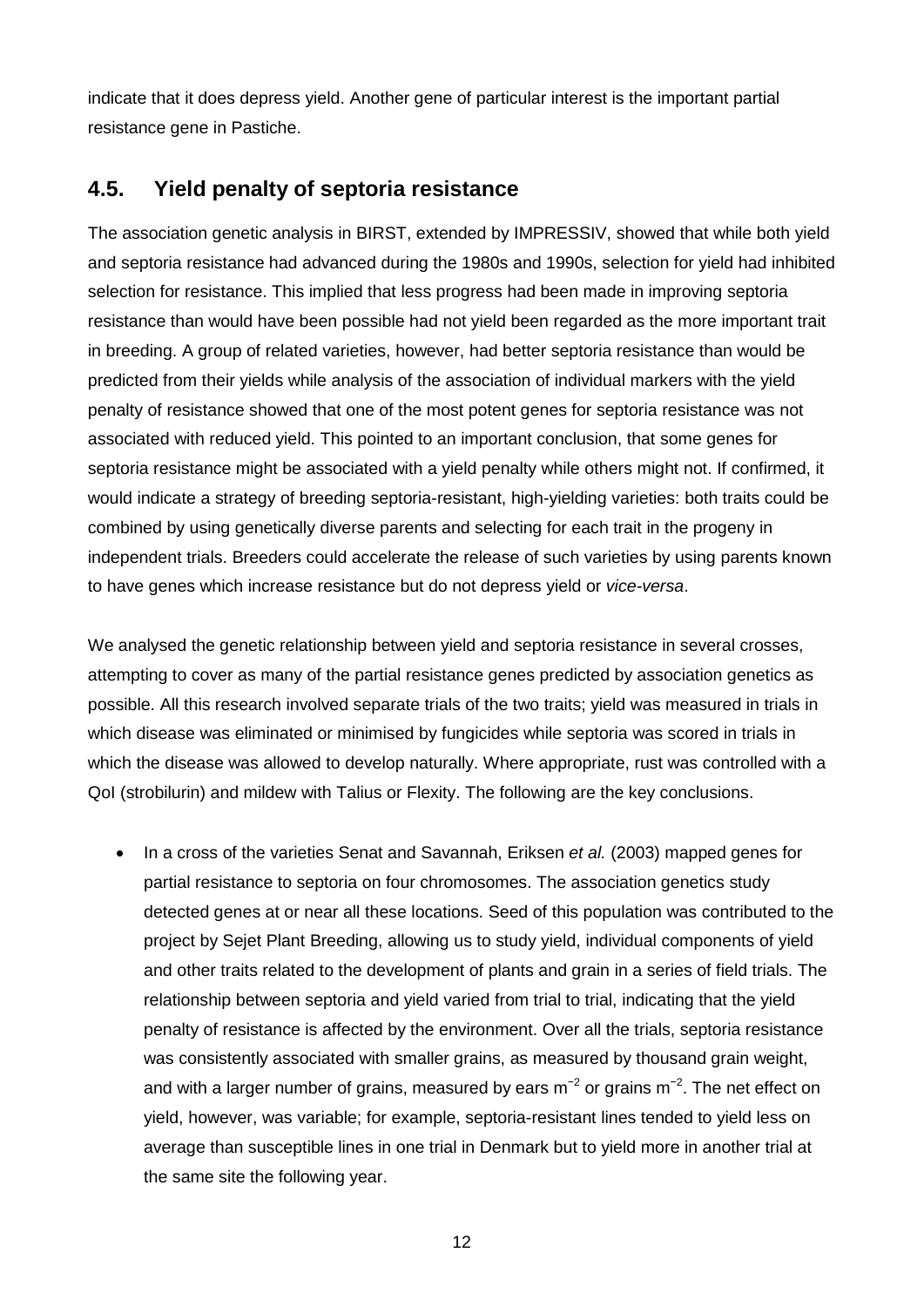- The most potent septoria-resistance gene in Senat was associated with a reduction in grain size in a trial in England but increased grain number in a trial in Denmark, once again indicating the effect of the environment on correlations between septoria and traits related to yield. Another resistance gene, by contrast, was not associated with yield or any component of yield.
- Environmental conditions had a dramatic effect on the yield penalty of septoria resistance in the Spark x Rialto population. Data on yield and yield components in this population was made available from a previous project at the John Innes Centre, in which 12 yield trials had been held at diverse locations in northern Europe at which disease was controlled by fungicides (Snape *et al.* 2007). We ran a separate series of field trials for septoria. The lines which were most susceptible to septoria had the highest yields and thousand-grain weights at fertile field trial sites, where the average yield was high. Conversely, the same septoriasusceptible lines had the lowest yields and smallest grain at low-yielding sites.
- A striking conclusion from the Spark x Rialto population was that none of the identified genes for septoria resistance were associated with a yield penalty. Likewise, in Senat x Savannah, the associations detected between resistance genes and yield components only accounted for part of the correlation between resistance and reduced yield. This implies that most of the correlation between the two traits is due to the combined effect of minor genes which individually each have only a small effect on septoria.
- By contrast, the resistance gene in Pastiche was associated with a yield *increase* of 0.2 t ha<sup>-1</sup> compared to Torfrida. This might be because Torfrida has a segment of chromosome from a wild grass which includes several genes affecting the performance of wheat in UK conditions, including one which reduces yield and another which increases susceptibility to septoria.
- In the Xi19 x Solstice population, the septoria resistance gene from Solstice was also linked to a gene for increased yield. The effects on both traits were quite small, just above the limit of detection.

There are three important conclusions from this part of the project. One is that, in general, there is a yield penalty of septoria resistance. Some of this yield penalty can be attributed to particular genes for septoria resistance but much of it cannot, implying that there are genes dispersed throughout the genome of wheat which not only have minor effects on septoria resistance but also have minor effects on depressing yield. The net effect is that if breeders select only for yield and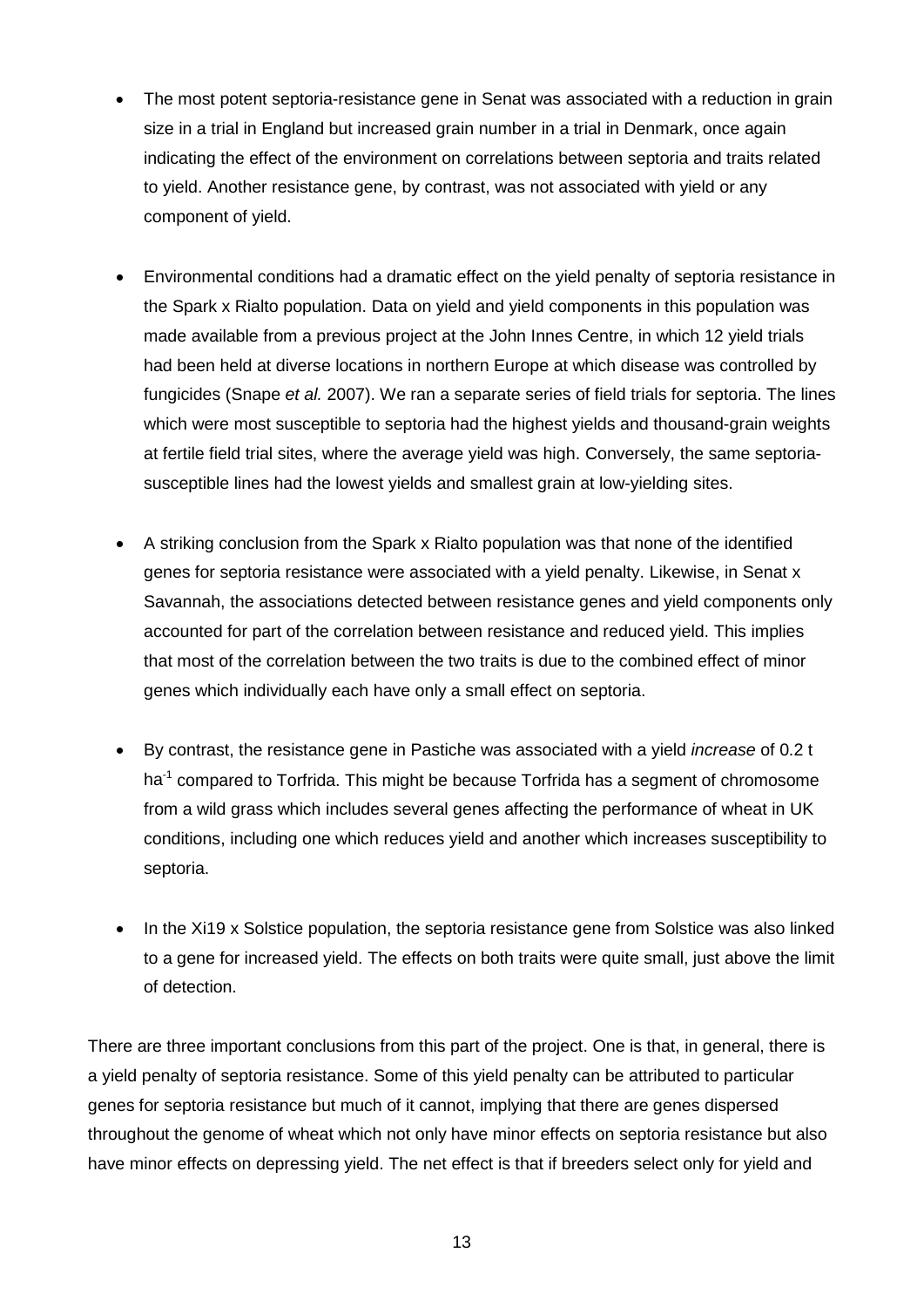ignore septoria, they will inevitably produce septoria-susceptible varieties. Equally, if they select too strongly for septoria resistance, they will not be able to maximise yield.

The second conclusion, however, is that some genes deviate from the negative relationship between septoria resistance and yield. There are three pieces of evidence to support this claim. One is that in the association genetic analysis, a few varieties have much better resistance to septoria than would be predicted from their yield and that the analysis predicts the existence of at least one gene which makes an important contribution to resistance but does not affect yield. Unfortunately, plant populations suitable for testing the effect of this gene on the relationship between septoria and yield were not available for use in this project. The second piece of evidence is the association between resistance genes in Pastiche and Solstice with increased yield, although we do not know if both effects are caused by the same gene in each case or are separate effects of genes closely linked in the wheat genome. Thirdly, in all four populations in which resistance and yield were both studied, there was not a perfect correlation between septoria resistance and the yield penalty, once the effects of individually identified genes were taken into account. This means that breeders can select varieties which have high yield but at least moderate septoria resistance, as has in fact happened in the varieties on the current Recommended List. This has largely been made possible through the skill of breeders in designing efficient methods of selection for each trait.

Finally, the costs of resistance can be modified and even reversed by the environment, as shown in the Spark x Rialto population, and the nature of the costs can vary from one place to another, as shown by the Senat x Savannah population. Unfortunately, it appears that the greatest costs of resistance are expressed in the highest-yielding environments. A tendency for the highest-yielding varieties to be the most susceptible to septoria will constrain the extent to which yields can be maximised in future wheat varieties for the UK and for western Europe in general.

#### **4.6. Disease escape**

In addition to the yield penalty of resistance, another cost of breeding varieties with reduced levels of septoria is less-than-ideal plant structure and development. Disease escape traits such as tallness and late flowering reduce the spread of splash-borne spores but do not alter the susceptibility of individual leaves to infection. In taller plants, there is a lower frequency of raindrops carrying spores being splashed upwards from lower to higher leaves, while in laterflowering varieties there is less time for disease to become established on flag leaves (van Beuningen & Kohli 1990, Arraiano *et al.* 2009).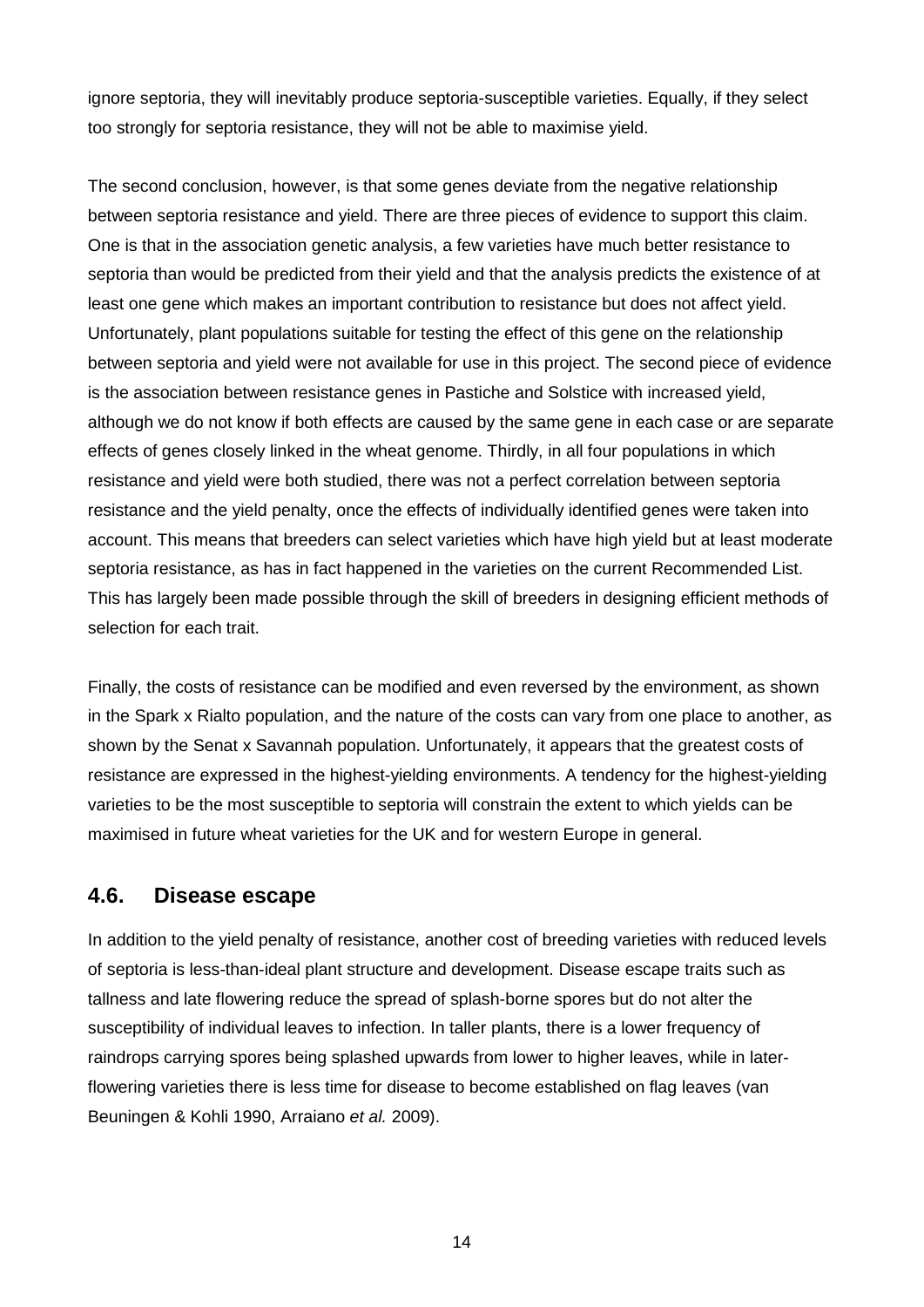While study of disease escape was not an objective of IMPRESSIV, the project produced further evidence that escape traits reduce septoria levels. This means it is not possible to optimise height, flowering time and septoria control simultaneously, so breeders need to make compromises among these traits in their varieties.

Plant height was negatively associated with levels of septoria, with the highest average levels of disease in the shortest lines, in all the crosses studied except Xi19 x Solstice. In the latter case, the lack of a relationship between height and septoria was probably because there was comparatively little variation in height among the progeny lines. Both varieties have the *Rht-D1b* semi-dwarfing gene and presumably differ in few minor genes affecting plant height.

### **4.7. Outlook for research on wheat disease resistance**

This project generated a large amount of material and information relevant to breeding for septoria resistance and yield UK wheat varieties. Further genetic analysis is required to determine if the yield penalty associated with some resistance genes is an effect of those gene themselves or of closely linked genes. Research on some of the more important resistance genes is currently in progress at the John Innes Centre.

The effect of environmental variation on the penalty of resistance in terms of yield and individual yield components is intriguing and poorly characterised. Knowing which environmental factors minimise these penalties might help in the development of systems of crop management to maximise yield and minimise the cost of disease control in UK wheat crops.

IMPRESSIV found that association genetics is a fairly reliable method of identifying genes controlling complex traits in wheat. Most of the septoria resistance genes predicted in our work have been confirmed, either in this project or in research in other institutions (Eriksen *et al.* 2003, Risser *et al.* 2011, Kelm *et al.* 2011). Association genetics is now being used to study four important diseases of wheat (yellow rust, brown rust, mildew and septoria) in a new LINK project, *Wheat Association Genetics for Trait Analysis and Improved Lineages* (WAGTAIL), in which NIAB, JIC and eight wheat breeding companies are participating, including all those involved in IMPRESSIV.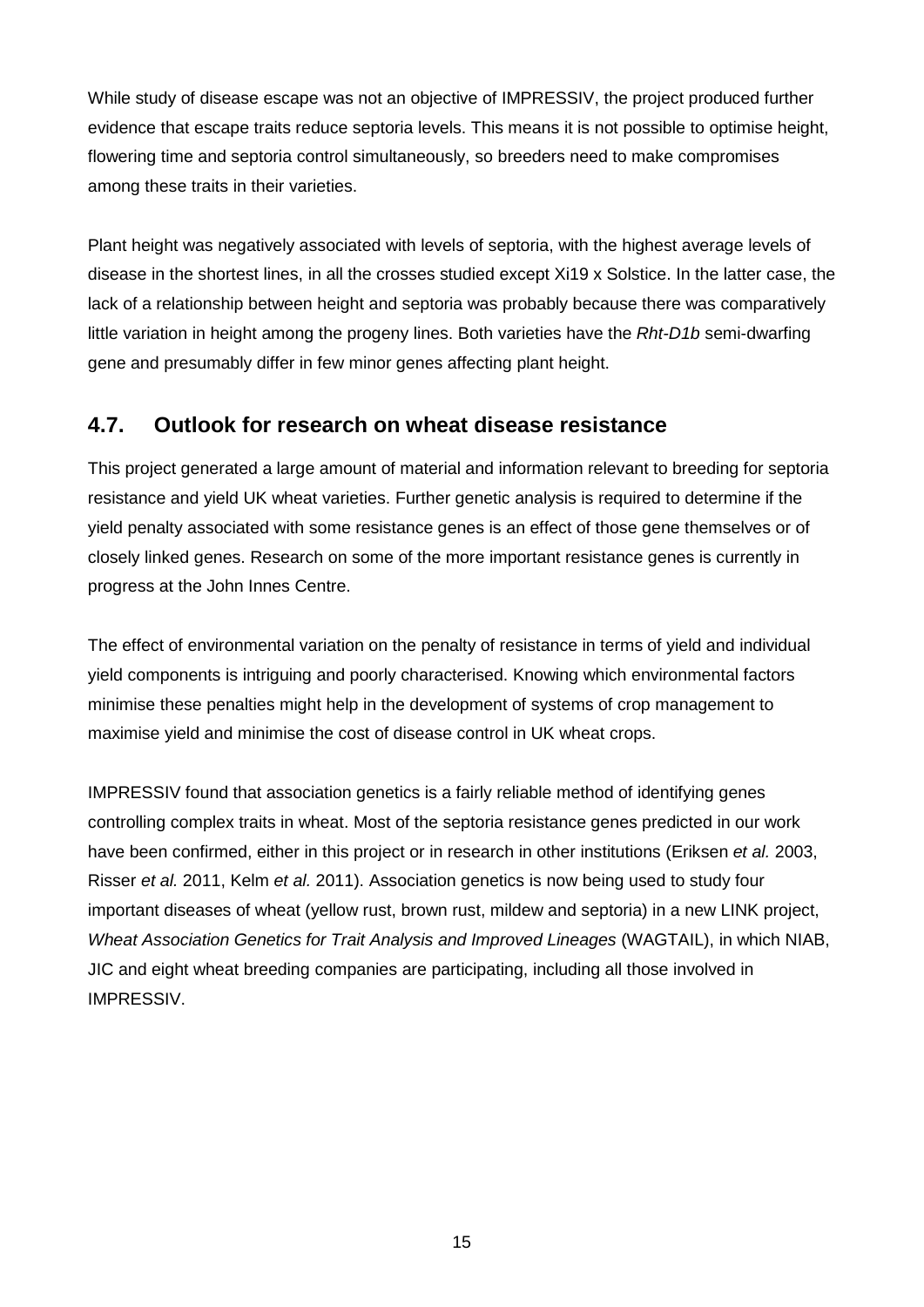### **4.8. Outlook for wheat breeding**

The results of IMPRESSIV, including the genetics of partial resistance to septoria and the yield penalty of resistance, indicate a strategy of breeding for several complex traits simultaneously. Genetic diversity plays an important role in breeding for multiple traits. In plant breeding in general, one way of advancing a trait is by transgressive segregation. Parents of crosses can be chosen from diverse lineages which are likely to have different genes that improve the trait. Progeny with better values of the trait than either parent can then be selected, presumably because they combine favourable genes from both parents.

Advancing several traits simultaneously is more challenging. In relation to yield and septoria resistance, the key point is that the two traits are correlated but the correlation is imperfect. The two traits (or indeed several traits) can be selected in separate trials and breeders can aim for varieties with an optimal balance between them. The fact that the environment can modify and even reverse the yield penalty implies that trials must be done in conditions similar to those of farms in the UK. The emphasis placed on either trait will depend on market conditions; as the new pesticide regulations take full effect, it may be necessary to increase selection for disease resistance while maintaining yield as high as possible. Genetic diversity among plant material welladapted to UK conditions is crucial. Having access to a wide range of genes gives breeders a high chance of breaking the relationship between a positive trait and a negative one. While new genes may be introduced from varieties which are poorly adapted to UK conditions or even from wild grasses related to wheat, breeders should be cautious about relying too heavily on such material. Research on several crosses in IMPRESSIV has shown that this generates a substantial risk of introducing undesirable genes along with beneficial ones. In practice, there is so much diversity in genes for partial, probably durable resistance to septoria tritici in UK wheat varieties that there should be no need to use poorly-adapted varieties or wild wheat species to improve resistance.

In summary, we are optimistic that in future, UK wheat breeders will be able to continue producing varieties with good resistance to septoria as regularly as they do now. This will be essential for UK farming to cope with new regulations on the marketing and use of pesticides from the late 2010's onwards and with increasing insensitivity to major groups of fungicides.